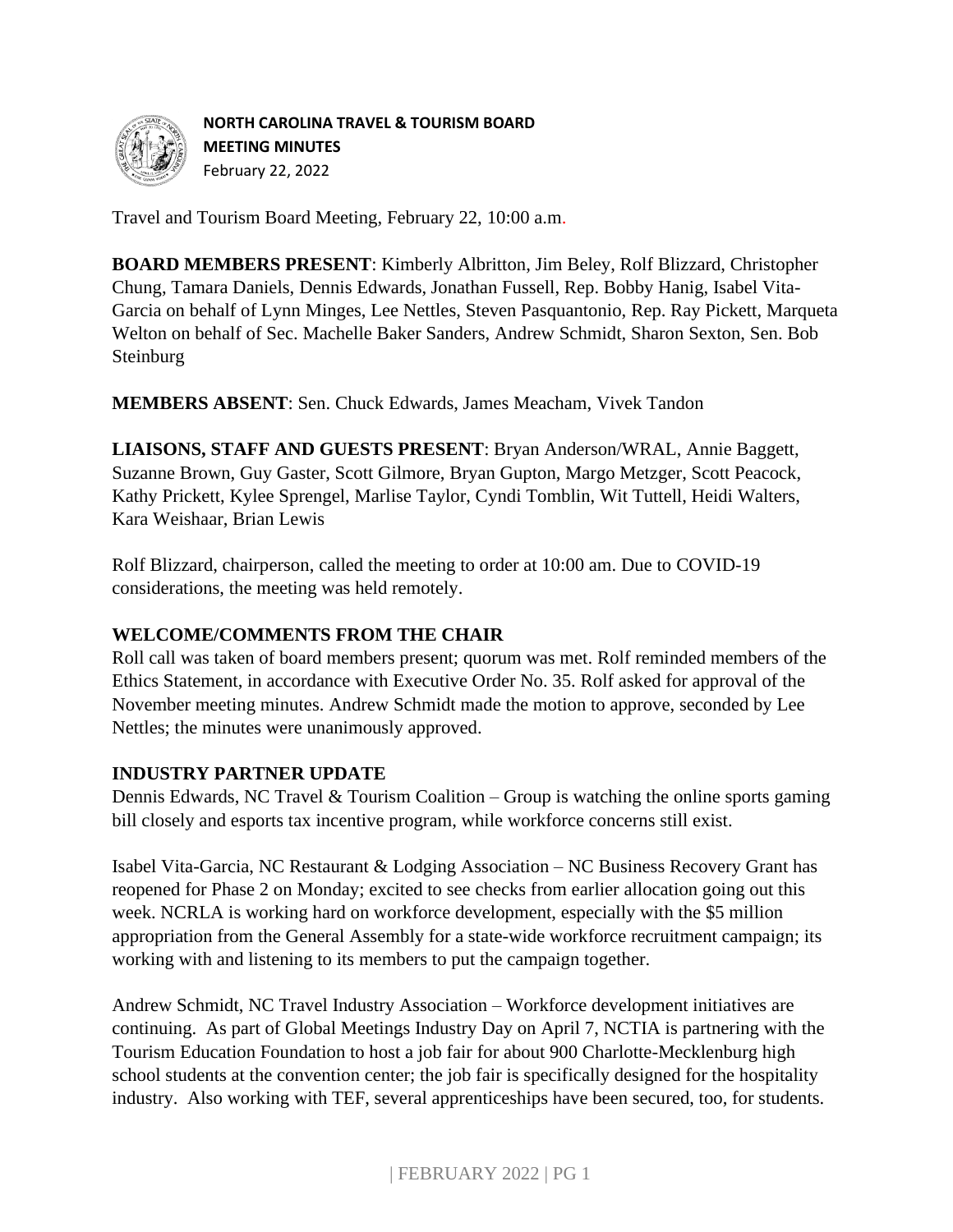Also on April 7, NCTIA is hosting a "Kicking It with Political Leaders" lunch. Andrew and NCTIA's lobbyist Brian Lewis are presenting a tourism industry update at AENC on March 10.

Destination Marketing Association of North Carolina wasn't available for an update.

NC Sports Leadership Council wasn't available for an update.

#### **LEGISLATIVE UPDATE**

Rep. Hanig said the legislature is aware of workforce issues. For the beaches, he said the issue is housing. He noted \$35 million in the legislative budget for Dare County designated for affordable housing projects that should also benefit Currituck County.

Sen. Steinburg said there's no question the emphasis in the northeast part of the state is on travel & tourism. He noted significant investment in and near Edenton that should help expand the area's tourism. He mentioned plans for an "Inner Banks" ferry-type system that should greatly help the northeast region due to linking smaller towns.

Rep. Pickett echoed concerns for his area for housing and workforce – in hospitality, education and healthcare. He noted area restaurants are still having supply issues.

# **TOURISM INDUSTRY UPDATE**

Rolf introduced Ron Hetrick who presented his "Demographic Drought," which examined how a lack of people, including why there's a lack, is changing how businesses look at labor. Challenges include those 55 and older who have left the labor force, younger potential workers no longer engaged and immigration issues. He examined a number of factors that break down the information. Ron answered questions after his presentation.

# **EDPNC UPDATE**

Christopher Chung started his remarks with a shout-out to Wit and the Visit NC team; 2021 was a bounce-back year for visitor spending and he said he was encouraged by new metrics for 2022. Chris discussed the EDPNC's recent efforts with active projects and opportunities. He noted foreign direct investment (such as a foreign-owned parent company) is starting to tick back up. As NC is being considered, this amounts to business tourism.

# **VISIT NC UPDATE**

Marlise Taylor presented some of the latest research, including year-end lodging and demand numbers, and the newly created Visitor Economy Index. Scott Peacock offered an overview of Visit NC's 2022 Integrated Marketing Campaign, "First That Last 2.0," which also includes the Firsts That Last Film Festival.

# **COMMERCE UPDATE**

Marqueta Welton announced the 2020-'21 annual report focused on impacts of the hospitality and tourism industry will be released on March 14. She offered a few quick facts on the report.